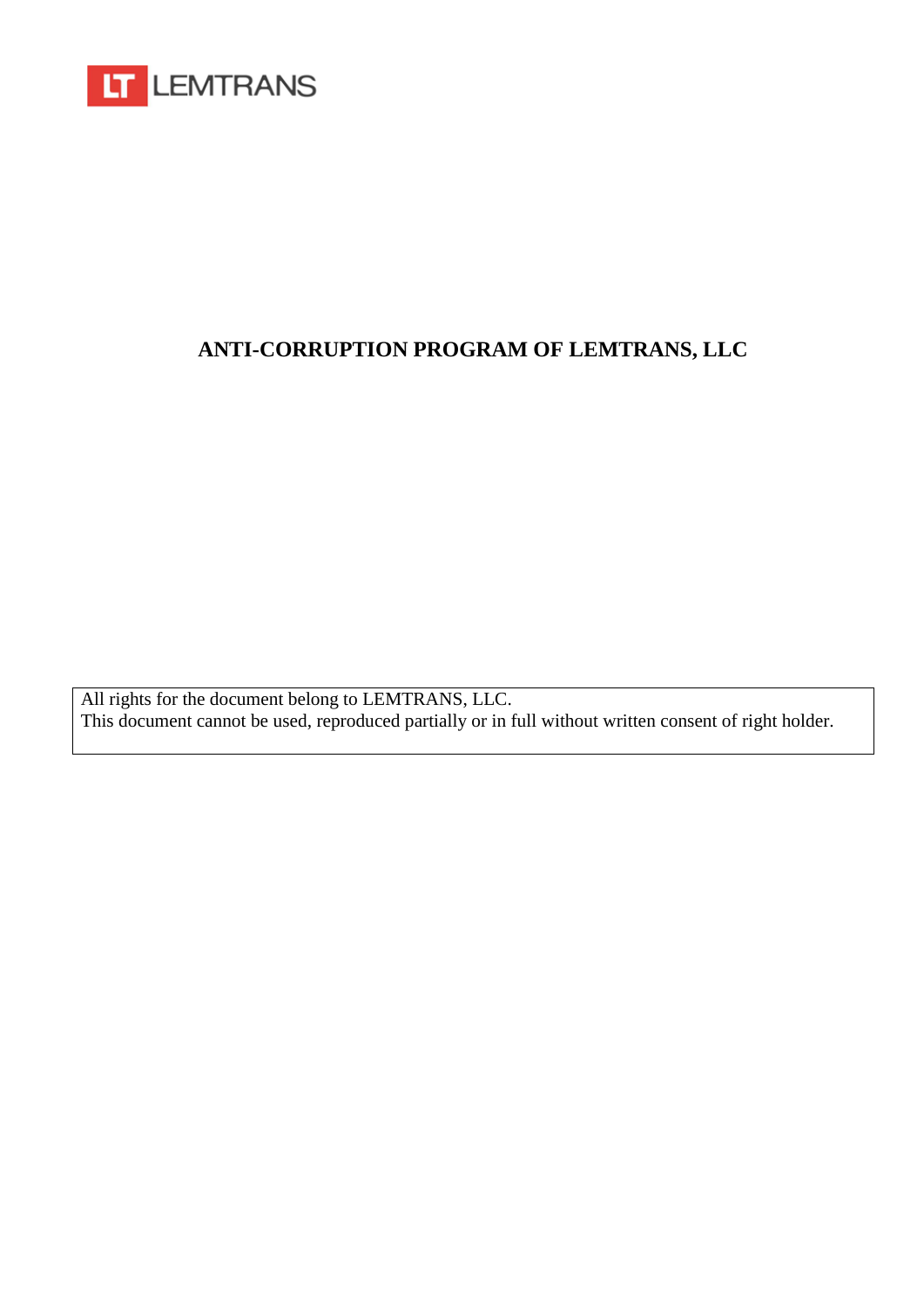## **CONTENT**

| 2. | SCOPE OF REGULATION AND PERSONS, RESPONSIBLE FOR THE ANTI-CORRUPTION                                                                     |
|----|------------------------------------------------------------------------------------------------------------------------------------------|
| 3. |                                                                                                                                          |
| 4. | ANTI-CORRUPTION MEASURES AND PROCEDURES OF THE COMPANY 5                                                                                 |
| 5. | PERIODIC ASSESSMENT OF CORRUPTION RISKS IN THE COMPANY'S ACTIVITY 6                                                                      |
| 6. |                                                                                                                                          |
| 7. | RIGHTS AND OBLIGATIONS OF THE MANAGER AND EMPLOYEES (EXCEPT THE                                                                          |
| 8. |                                                                                                                                          |
| 9. | POWERS AND OBLIGATIONS OF THE EXPERT AND SUBORDINATE EMPLOYEES  8                                                                        |
|    |                                                                                                                                          |
|    | 11. SUPERVISION AND CONTROL PROCEDURE OVER THE ANTI-CORRUPTION<br>PROGRAM IMPLEMENTATION, INLCUDING THE ASSESSMENT OF THE RESULTS OF THE |
|    | 12. CONFIDENTIALITY OF INFORMING THE EXPERT OF THE VIOLATIONS OF ANTI-                                                                   |
|    | 13. PROTECTION PROCEDURES FOR THE EMPLOYEES WHO INFORMED OF THE                                                                          |
|    | 14. SETTLEMENT OF CONFLICTS OF INTEREST IN THE ACTIVITY OF THE COMPANY'S                                                                 |
|    | 15. PROCEDURE FOR THE EXPLANATIONS AND CONSULTIONS TO BE PROVIDED BY                                                                     |
|    | 16. ADVANCED PROFESSIONAL TRAINING OF THE EMPLOYEES IN THE FIELD OF                                                                      |
|    | 17. DISCIPLINARY ACTIONS APPLIED TO THE EMPLOYEES VIOLATING THE                                                                          |
|    |                                                                                                                                          |
|    |                                                                                                                                          |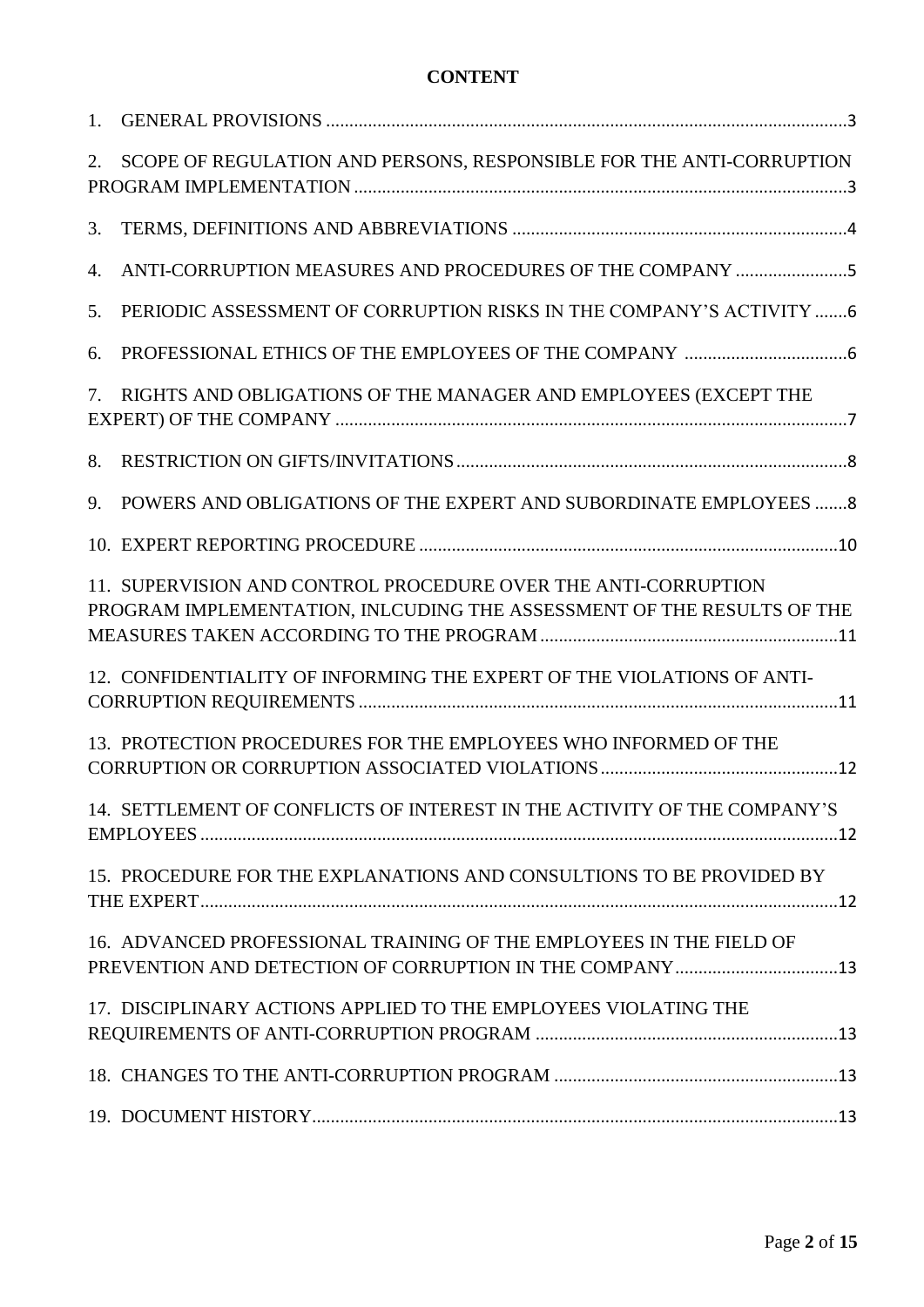## **1. GENERAL PROVISIONS**

1.1. With this Anti-Corruption Program, LEMTRANS LLC (hereinafter referred to as the Company) declares that its employees, officials and the manager in their internal activities, as well as in legal relationships with the business partners, including international, state authorities, local authorities, follow the principle of "zero tolerance" to any corruption and will take all measures provided by law to prevent, detect and counteract corruption and related actions.

1.2. The anticorruption program is a set of rules, standards and procedures for identification, counter and prevention of corruption in the Company's activities.

1.3. The anti-corruption program was adopted by the order of the General Manager of LEMTRANS, LLC (hereinafter referred to as the Manager) and approved by the Anti-corruption hearing officer.

1.4. The electronic version of the Anti-Corruption Program is in constant open access for the employees and officials of the Company, as well as for its business partners, on the Company's website. The Anti-Corruption Program is executed in Ukrainian and was translated into English and Russian.

## **2. SCOPE OF REGULATION AND PERSONS, RESPONSIBLE FOR THE ANTI-CORRUPTION PROGRAM IMPLEMENTATION**

2.1. The Anti-Corruption Program of LEMTRANS, LLC is executed following the requirements of:

- the Constitution of Ukraine;
- Law of Ukraine "On Corruption Prevention" (№ 1700-VII dated 14.10.2014);

- Law of Ukraine "On Fundamentals of Anti-Corruption Policy in Ukraine" (№ 1699-VII dated 14.10.2014);

- basic corporate document of JSC "SKM" "This is the way we work".

One of the main priorities of the Anti-Corruption Program of LEMTRANS, LLC is the implementation of norms and requirements of international anti-corruption legislation, including:

- Foreign Corrupt Practices Act;
- UK Bribery Act;
- United Nations Convention against Corruption (UNCAC);
- COE Anti-Corruption Civil Convention.

2.2. The Anti-Corruption program is binding for all employees of the Company, officials of all levels, the Manager of the Company.

2.3. The Anti-Corruption program is applied by the Company in its legal relations with the business partners, including international, state authorities and local governments.

2.4. The measures for implementation of the Anti-Corruption Program within the limits of their powers are carried out by:

- the Manager;

- an official of the Company responsible for implementation of the Anti-Corruption Program (Expert); - the officials and employees of all levels of the Company.

## **3. TERMS, DEFINITIONS AND ABBREVIATIONS.**

**LEMTRANS, LLC, Company** means the Limited Liability Company "LEMTRANS".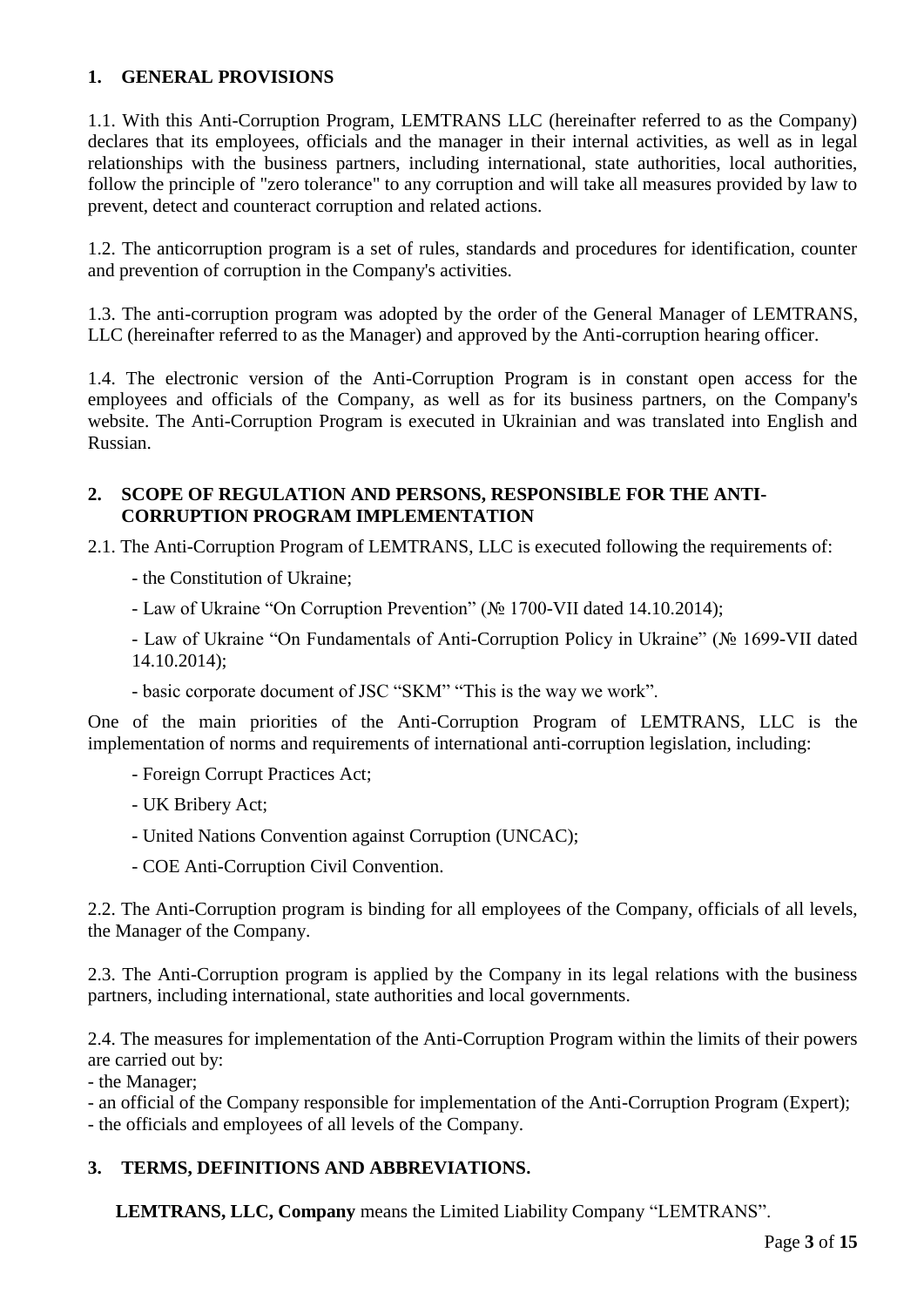**Anti-Corruption Program** is the set of rules, standards and procedures for identification, counteraction and prevention of corruption in the Company's activity.

**Anti-corruption expert (hereinafter referred to as the Expert)** is the official of the Company, responsible for implementation of the Anti-Corruption program.

**Close persons** are the persons who live together, share common life, including persons who live together but are not married, and also irrespective of the indicated conditions being a husband, wife, father, mother, stepfather, stepmother, son, daughter, stepchild, stepdaughter, sibling, sister, grandfather, grandmother, grandson, granddaughter, son-in-law, daughter-in-law, father-in-law, mother-in-law, adopter or adopted, guardian or curator, person under guardianship or supervision.

**A corruption offense** is an act containing signs of corruption committed by a person who permanently or temporarily occupies positions related to organizational and administrative duties for which criminal, administrative, disciplinary and/or civil law responsibility has been established by law.

**Corruption** is the use by the person who permanently or temporarily occupies positions related to organizational or administrative duties, powers granted to him or related opportunities for the purpose of obtaining undue benefits or taking advantage of it or accepting the promise/offer of such benefit for themselves or others or, accordingly, the promise/offer or the granting of undue benefits to a person who permanently or temporarily occupies a position related to the organizational or administrative duties or on its demand to the other individuals or legal bodies in order to induce such a person to illegal use of its legal powers and duties or related possibilities.

**The hot line** is the channel for receiving complaints, in particular, on issues that concern corruption violations.

**Illegal benefits** are cash or other property, benefits, bonus, services, intangible assets, any other benefits of an intangible or non-monetary nature that are promised, offered, provided or received without legal grounds.

**A gift** is money or other property, benefits, bonus, services, intangible assets that are provided/received free of charge or at a price below the minimum market price.

**Potential conflict of interest** is the person's private interest in the sphere in which he fulfills his official or representative powers, which in turn may affect the objectivity or impartiality of his decision-making or the actions or failure to act during the performance of the said powers.

**Employee of the company** is any person having labor relations with the Company, as well as a person performing work for the Company.

**Private interest** is any property or non-property interest of a person, including those caused by personal, family, friendships or other off-duty relations with the individuals or legal entities, including those arising from membership or activities in public, political, religious or other organizations.

**Real conflict of interest** is a contradiction between a person's private interest and its official or representative powers, affecting the objectivity or impartiality of decision-making, or the actions or failure to act during the execution of the said powers.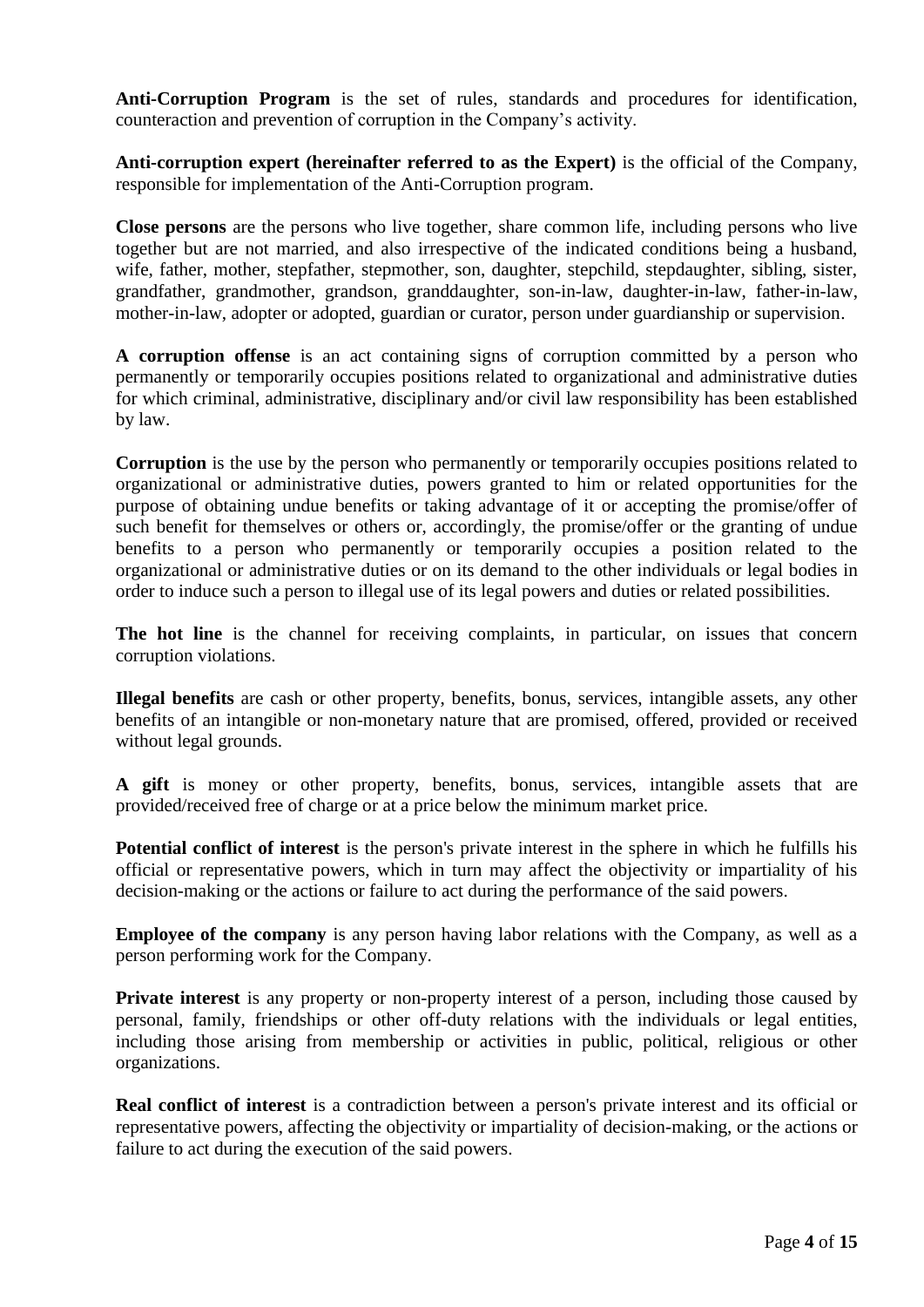# **4. ANTI-CORRUPTION MEASURES AND PROCEDURES OF THE COMPANY.**

4.1. The company ensures the development of procedures and takes measures necessary and sufficient to prevent, identify and counteract corruption in its activities.

4.2. The Anti-corruption measures and procedures of the Company, in particular, include:

- − periodic identification and assessment of corruption risks in the Company's activities;
- − introduction of response and control measures over corruption risks (development of internal normative documents, consideration of applications, etc.)
- − familiarization of new employees with the content of the Anti-Corruption Program (in particular, familiarization with the Anti-Corruption Memo, Appendix No. 1) and training on the prevention and counteraction of corruption;
- anti-corruption verification of the business partners;
- − mechanisms for identifying and resolving conflicts of interest;
- − functioning of an independent channel for receiving claims (Hot Line) related to corporate violations and other appeals, in particular, on issues related to corruption violations and procedure for considering such claims;
- − accounting of payments and financial reporting the Company ensures strict compliance with the current legislation in the area of accounting and financial reporting;
- − development and approval of the Code of Ethics of the Company;
- restriction on gifts and invitations;
- − procedure for settlement of situations of close persons' joint work in the Company;
- − supervision and control over compliance with the requirements of the Anti-Corruption Program;
- − annual report of the Expert on compliance with and implementation of anti-corruption legislation;
- − an independent external evaluation of corruption risks by the companies providing audit, legal or consulting services, or independent experts;
- − development and implementation of an anti-corruption clause for the Company's counterparties (Appendix No. 2).

4.3. The Anti-corruption clause (Appendix No. 2) is a part of the contracts the Company concludes with the counterparties. If the counterparty has objections/suggestions as to the content of the anticorruption clause, or the counterparty offers its own text of the anti-corruption clause or refuses to sign it, the Expert decides whether it is advisable or not to amend the Company's anti-corruption clause and agrees or not its relevant content and signing.

4.4. The provision on the binding nature of the Anti-Corruption Program is included in the Company's internal labor regulations and labor contracts.

## **5. PERIODIC ASSESSMENT OF CORRUPTION RISKS IN THE COMPANY'S ACTIVITY.**

5.1. The company conducts an internal assessment of corruption risks in its activities at least once a year.

5.2. Corruption risk is the justified probability of occurrence of corruption or corruption-related offense or violation of the requirements of the Anti-Corruption Program.

5.3. The Company's risk assessment is conducted by the Risk Management Committee (hereinafter referred to as the Committee). The activity and the composition of the Committee shall be approved by the Manager of the Company.

5.4. The Chairman of the Committee is the Anti-Corruption Expert.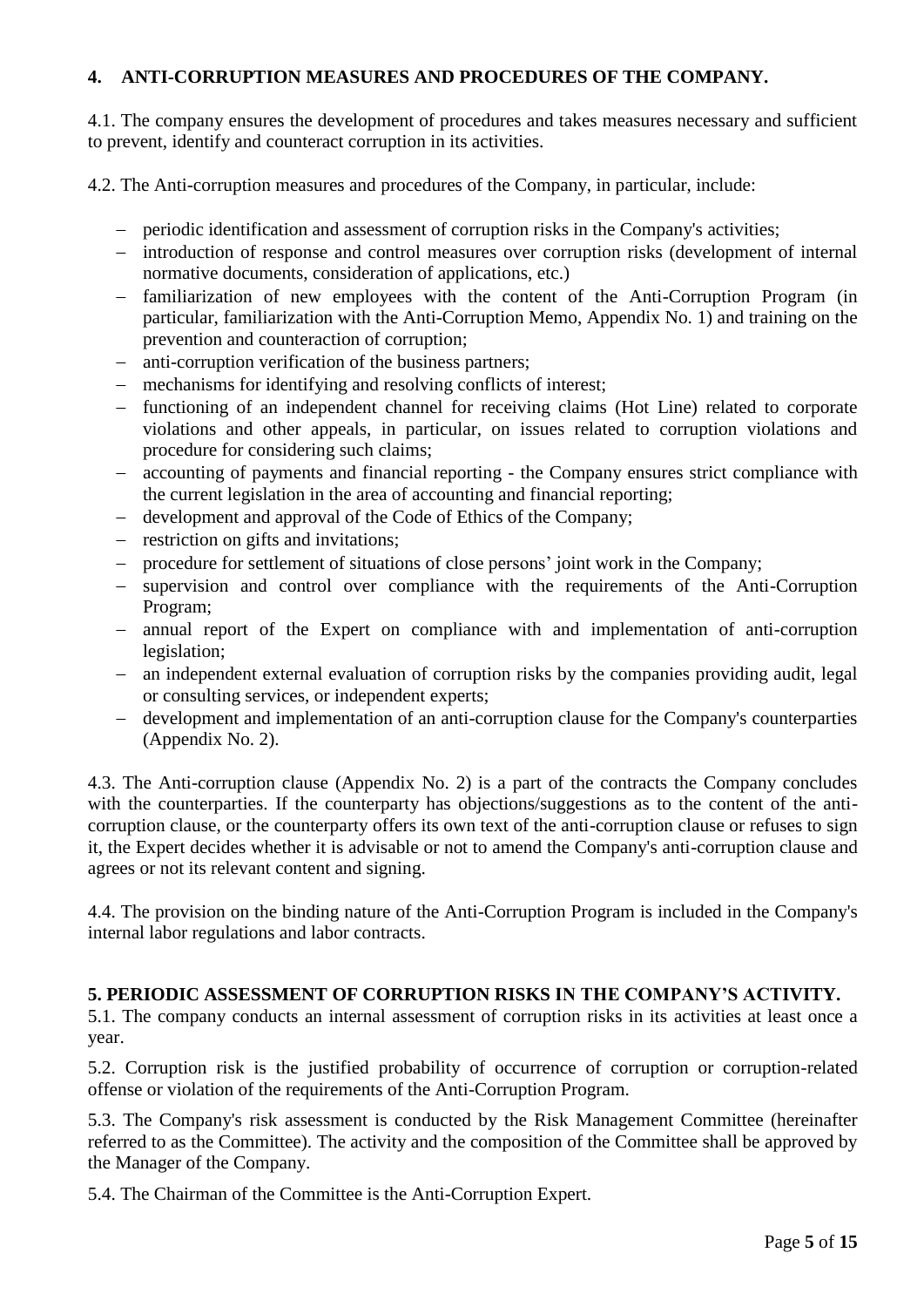5.5. The purpose of the Committee's activities is to prevent, identify and remove corruption risks in the activities of the Company's employees.

5.6. Corruption risks in the Company's business are divided into internal and external.

Internal corruption risks are identified in the organizational, managerial, financial and business, personnel, legal areas of the Company.

External corruption risks are identified in the activities of the business partners, including the government bodies, local governments, the Company is in business relations with.

5.7. Based on the results of identification of corruption risks, the Committee carries out their definitions, description and classification.

5.8. Based on the results of the assessment of corruption risks in the Company's activities, the Committee suggests measures to prevent, eliminate (reduce) the identified corruption risks and submit them to the Manager of the Company for approval.

5.9. **The company must undergo an external assessment of corruption risks at least once every three years** by the companies providing audit, legal or consulting services, or independent experts.

5.10. Based on the results of internal and/or external assessment of corruption risks, the Company's Manager takes the necessary measures to prevent, identify and counteract corruption in the Company's activities, including by changing existing anti-corruption procedures.

# **6. PROFESSIONAL ETHICS OF THE EMPLOYEES OF THE COMPANY.**

6.1. The employees of the Company while performing their functional duties are obliged to strictly follow ethical standards of conduct, requirements of the Company's code of ethics, Procedure "On Identification and settlement of the conflict of interests" in LEMTRANS, LLC and other regulatory documents of the Company.

6.2. The employees of the Company tolerate and respect the political views, ideological and religious beliefs of the others, and also undertake not to use their powers in the interests of the political parties and/or politicians.

6.3. The employees of the Company act objectively, regardless of personal interests, personal attitude to any person, their political views, ideological, religious or other personal views or beliefs.

6.4. The employees of the Company conscientiously, competently, timely, efficiently and responsibly perform the functions, decisions and orders of the officials they are subordinated to, accountable or controlled, and also do not allow abuse and inefficient use of the Company's assets and property.

6.5. The employees of the Company do not disclose or otherwise use confidential information that has become known to them in connection with the performance of their functional duties, except as provided by law.

6.6. The employees of the Company, despite their personal interests, refrain from carrying out decisions or orders of the Company's management and other officials if they pose a threat to the rights protected by law, freedoms or interests of the individuals, legal entities, public or public interests, or contradict the legislation, including anti-corruption.

6.7. The employees of the Company independently assess the legality of the decisions or instructions given by the management and the possible harm that will be caused by such decisions or instructions.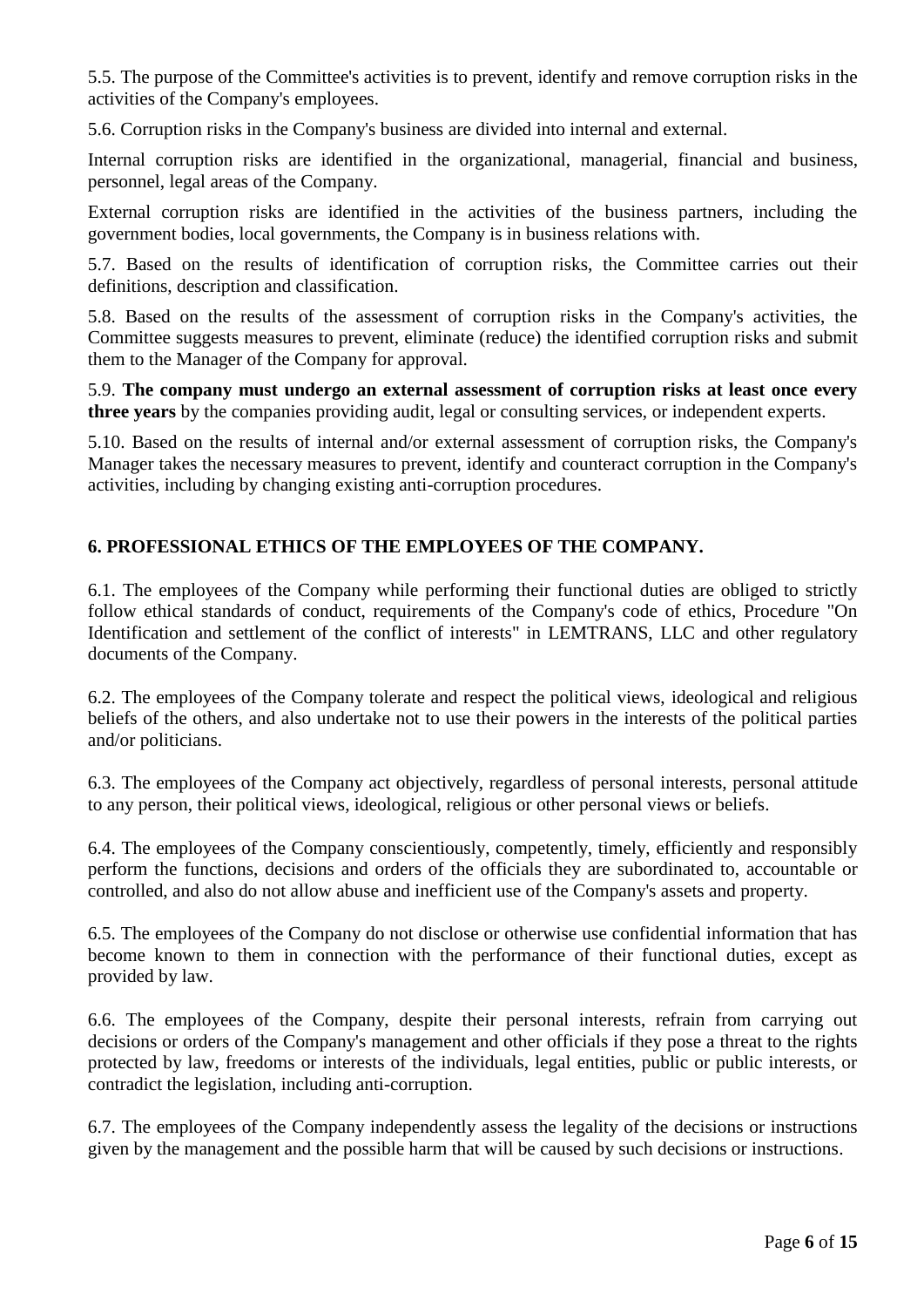## **7. RIGHTS AND OBLIGATIONS OF THE MANAGER AND EMPLOYEES (EXCEPT THE EXPERT) OF THE COMPANY.**

7.1. The Manager, employees and other persons acting on behalf of the Company are entitled:

- − to submit proposals for the improvement of the Anti-Corruption Program;
- − to apply to the Expert for consultations on implementation of the Anti-Corruption Program and explanations regarding its provisions;
- − on confidentiality of the messages sent to the Hot Line or to the Expert;
- − an objective and impartial internal investigation to confirm or deny information about a possible violation of the Anti-Corruption Program or a corruption or corruption related offense.
- 7.2. The Manager, employees of the Company are obliged:
	- to comply with the requirements of the Anti-Corruption Program and related internal documents, as well as to ensure the practical implementation of the Anti-Corruption Program;
	- immediately to inform the Expert about the violation of the requirements of the Anti-Corruption Program;
	- promptly to inform, in the manner defined by the Anti-Corruption Program, of the occurrence of real or potential conflict of interest;
	- to refrain from behavior that can be considered as willingness to commit a corruption offense related to the Company's activities;
	- not to commit or participate in the commission of corruption offenses related to the Company's activities.

7.3. The employees and the Manager of the Company are prohibited:

- to use their official powers or their position and related opportunities to obtain undue benefits to themselves or others;
- use any property of the Company or its assets for private interests;
- to demand or receive any tangible or intangible benefit (for oneself or for close people) in connection with the exercise of their official duties, not provided for by labor or other contracts concluded between them and the Company;
- to organize, mediate or personally perform any cash or non-cash transactions or settlements with the Company's business partners, if such transactions or settlements are not provided for by current legislation;
- to influence, directly or indirectly the decision of the Company's employees to obtain any material or non-material benefit for themselves or for close people that is not foreseen by the labor or other contracts concluded between them and the Company;
- to perform any actions that directly or indirectly incite other employees, the Company's manager to violate the requirements of the Anti-Corruption Program or other anti-corruption legislation.
- 7.4. After the dismissal or other termination of cooperation with the Company, a person shall not be allowed to disclose or otherwise use information (confidential) in his or her own interests, he became known of which in connection with the performance of his powers, contractual obligations, except in cases established by legislation.

## **8. RESTRICTION ON GIFTS/INVITATIONS.**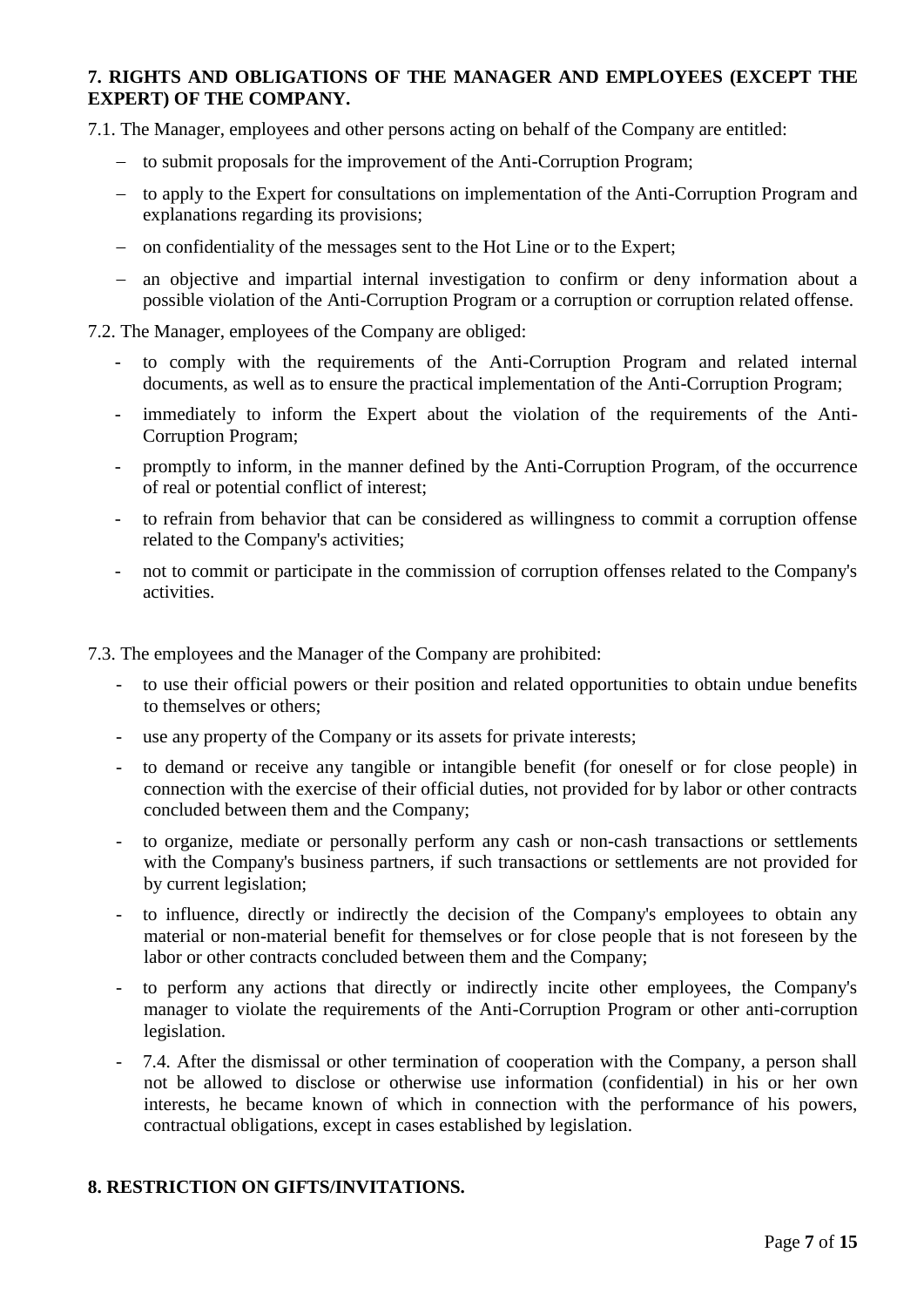8.1. The employees, the Manager of the Company are prohibited from demanding (requesting) gifts or invitations from the legal persons or individuals in connection with the performance of their powers and related opportunities.

8.2. The employees, the Manager of the Company are prohibited from receiving/giving any gifts or invitations from the legal entities or individuals to make certain business decisions.

8.3. The company is against any use of gifts or invitations to obtain or retain business benefits or gain business bonuses.

8.4. The employees, the Manager of the Company, as well as the persons acting on behalf of the Company, refrain from offering gifts/invitations to the government agents, people's deputies of Ukraine, deputies of local councils, their close persons, current or potential business partners, their employees or representatives, and from any other behavior that may be regarded as willingness to commit an offense of corruption related to the Company's activities.

8.5. Charitable activities of the Company should be carried out (in the absence of prohibitions established by law) only through charitable organizations in accordance with the law.

8.6. Implementation of the Company's charitable activities is not allowed if:

- its implementation is a prerequisite for concluding any agreement, taking a decision by a public authority, a local government body or carried out with the aim of gaining advantages in entrepreneurial activities;
- business partner or public authority, local government insists on the implementation of a particular type of charity through a certain charitable organization.

#### **9. POWERS AND OBLIGATIONS OF THE EXPERT AND SUBORDINATE EMPLOYEES.**

9.1. The Expert is appointed by the Manager of the Company in accordance with the labor legislation and the statutory documents of the Company.

9.2. The Expert can be an individual who, by it business and moral qualities, professional level, health status is able to perform the corresponding duties.

9.3. A person cannot be appointed as the Expert if:

- it has outstanding or unexpunged conviction;
- was recognized incompetent or limited in capacity by the court decision;
- dismissed from office in government bodies, local authorities for violation of the oath or in connection with the commission of corruption offense or offense related to corruption within three years from the date of such dismissal.

9.4. The Expert cannot conduct any other activity that creates a real or potential conflict of interest with the Company's activities.

In case of occurrence of incompatibility circumstances, the Expert within two days from the date of occurrence of such circumstances is obliged to inform the Manager of the Company about this with simultaneous submission of an application for termination of the labor contract on its own initiative.

9.5. The main tasks of the Expert are preparation, implementation and monitoring of the implementation of measures directed to prevent, counteract and identify corruption in the Company.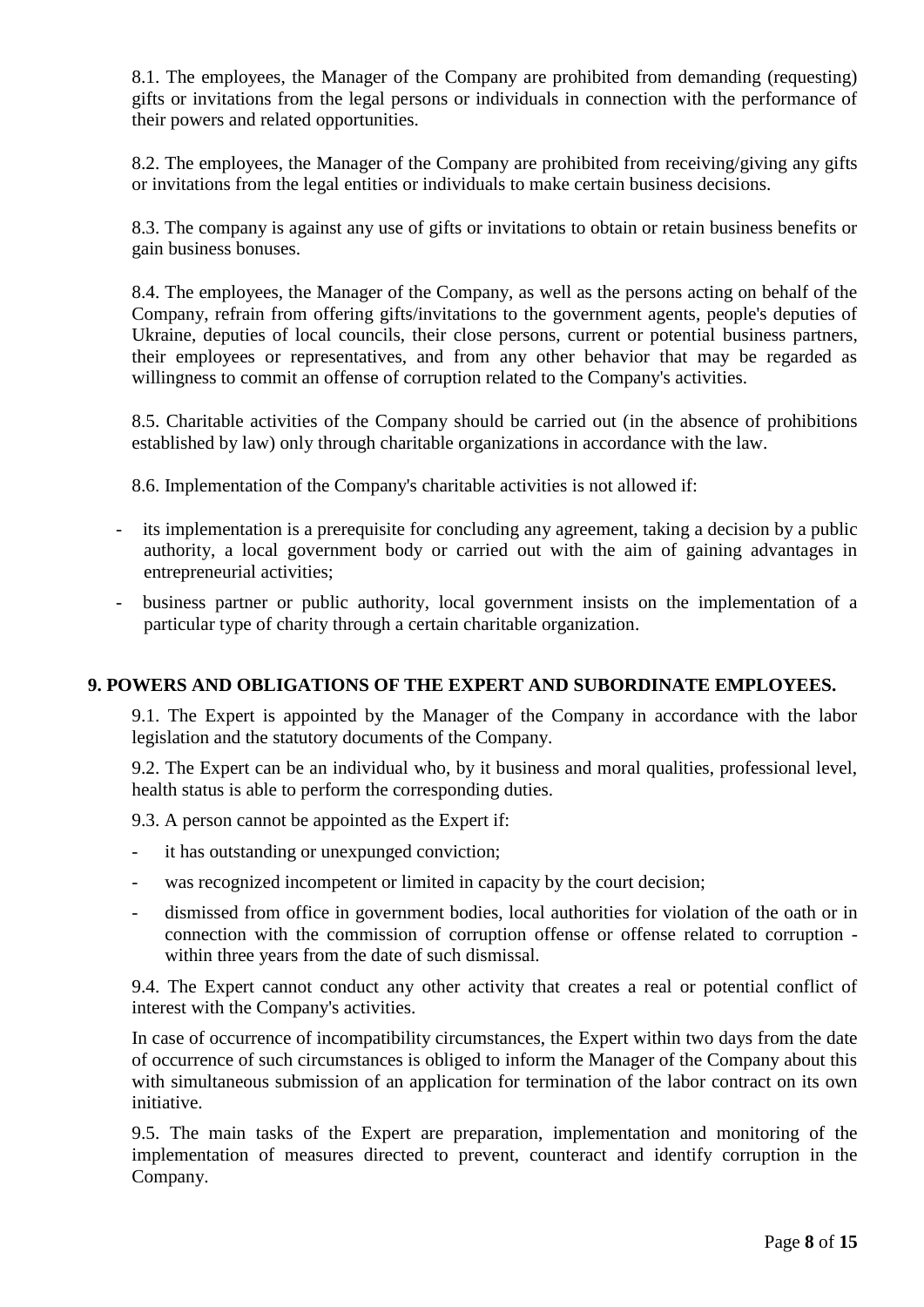9.6. The Expert executes its rights and duties directly and through the employees subordinate to him.

9.7. The execution by the Expert of its functions in the Company is an independent activity. Interference in the activities of the Expert by the employees, manager, business partners of the Company or other persons is prohibited.

9.8. The Manager of the Company is obliged:

- to provide the Expert with proper material and organizational working conditions;
- to facilitate the fulfillment by the Expert of the functions provided for by the Anti-Corruption Program and anti-corruption legislation;
- promptly to respond to written and oral appeals, proposals and recommendations of the Expert provided to them during the implementation of the Anti-Corruption Program;
- to provide all necessary information and written explanations on issues related to the implementation of the Anti-Corruption Program.

9.9. To perform the tasks assigned the Expert is obligated:

- to perform its functions objectively and impartially;
- to execute the internal documents of the Company on formation and implementation of the Anti-Corruption Program;
- to develop and submit for approval to the Manager the internal documents of the Company on issues provided for by the Anti-Corruption Program;
- to ensure the supervision, monitoring and control over compliance by the Company's employees with the Anti-Corruption Program and anti-corruption legislation;
- to ensure the preparation of a report on implementation of the Anti-Corruption Program;
- to initiate, organize and participate in inspections and internal investigations of corruption or corruption-related offenses;
- to participate in the periodic assessment of corruption risks in the Company's activities;
- to initiate, organize and participate in anti-corruption verification of the Company's business partners;
- to ensure confidentiality of information and protection of the employees who reported of violations of the requirements of the Anti-Corruption Program, execution of corruption offense or an offense related to corruption;
- to provide the Manager and employees of the Company with explanations and consultations related to implementation of the Anti-Corruption Program;
- to participate in business relations with government authorities, local governments, other legal entities, non-governmental and/or international companies on prevention of corruption;
- to take measure to improve the skills of the Company's employees on issues related to the prevention of corruption;
- to ensure interaction and coordination between the Company's structural divisions regarding the preparation, enforcement and monitoring of the implementation of the Anti-Corruption Program;
- to carry out other duties provided for by the Anti-Corruption Program, anti-corruption legislation, labor contract.

9.10. The Expert (subordinate employees) to perform the tasks assigned to him has the authority:

- to request and receive written and oral explanations from the Company's employees on issues related to the powers conferred on it (including during the periodic assessment of corruption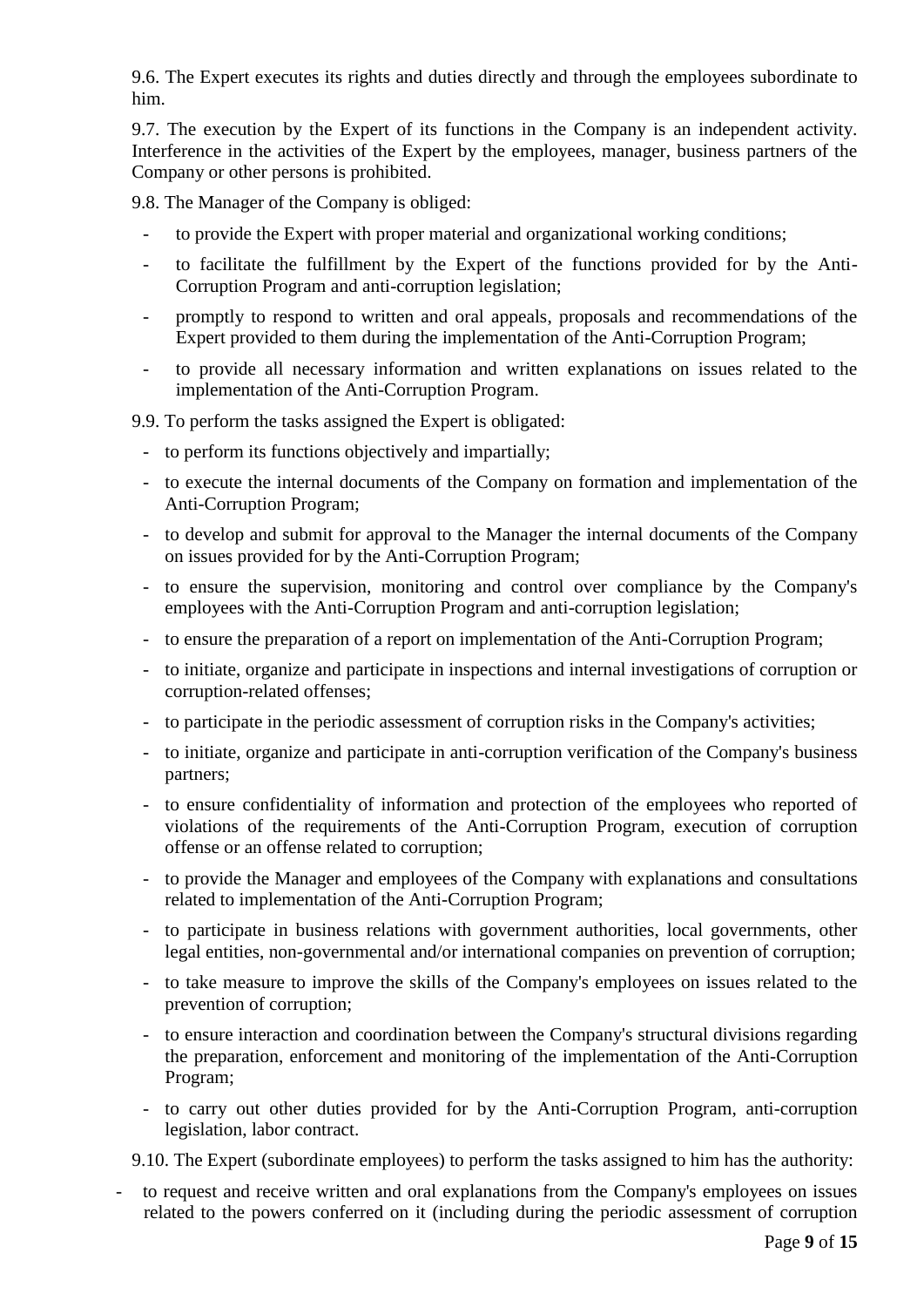risks, anti-corruption verification of the business partners, inspections, internal investigations and examinations);

- to receive from the Company's divisions all necessary information and materials on the Company's activities;
- to receive all documents and contracts for their verification for corruption risks;
- to have access to all premises of the Company for carrying out control measures;
- to access the electronic data storage and processing facilities available in the Company;
- to involve in the performance of its functions on the consent of the Company's Manager of the employees of other divisions of the Company;
- to initiate the submission of the requests to the state bodies, local governments, enterprises, institutions, organizations of all forms of ownership in order to obtain information and materials related to the Company's activities;
- to initiate the issue of bringing the employees of the Company to responsibility including the dismissals in accordance with the legislation;
- to exercise other rights provided for by the Anti-Corruption Program, anti-corruption legislation, labor contract and job description.

## **10. EXPERT REPORTING PROCEDURE.**

- 10.1. At least once a year in time and in the manner determined by the Manager of the Company, the Expert prepares a report on the results of implementation of the Anti-Corruption Program.
- 10.2. The report includes information related to:
	- implementation of the activities defined by the Anti-Corruption Program;
	- results of implementation of the activities defined by the Anti-Corruption Program;
	- revealed violations of the requirements of the Anti-Corruption Program, anti-corruption legislation and measures taken to eliminate such violations;
	- number and results of inspections conducted and internal investigations;
	- facts preventing the proper performance by the Expert of its functions, establishing unreasonable restrictions, cases of interference in its activities by the third parties;
	- current proposals and recommendations.

## **11. SUPERVISION AND CONTROL PROCEDURE OVER THE ANTI-CORRUPTION PROGRAM IMPLEMENTATION, INLCUDING THE ASSESSMENT OF THE RESULTS OF THE MEASURES TAKEN ACCORDING TO THE PROGRAM.**

11.1. The Expert supervises and continuously monitors the Company's compliance with the Anti-Corruption Program.

11.2. Supervision and monitoring of compliance with the Anti-Corruption Program is carried out by the Expert by means of:

- reviewing and responding to the reports of violations of the requirements of the Anti-Corruption Program, committing corrupt or corruption-related offenses;
- conducting internal audits and taking part in corporate investigations of corruption or corruptionrelated offenses;
- consideration of organizational, administrative, legal, production and financial documents, as well as their drafts for the existence of anti-corruption risks.

11.3. If, during the supervision or monitoring of compliance with the Anti-Corruption Program, the Expert finds signs of violation of the Anti-Corruption Program or signs of a corrupt or corruption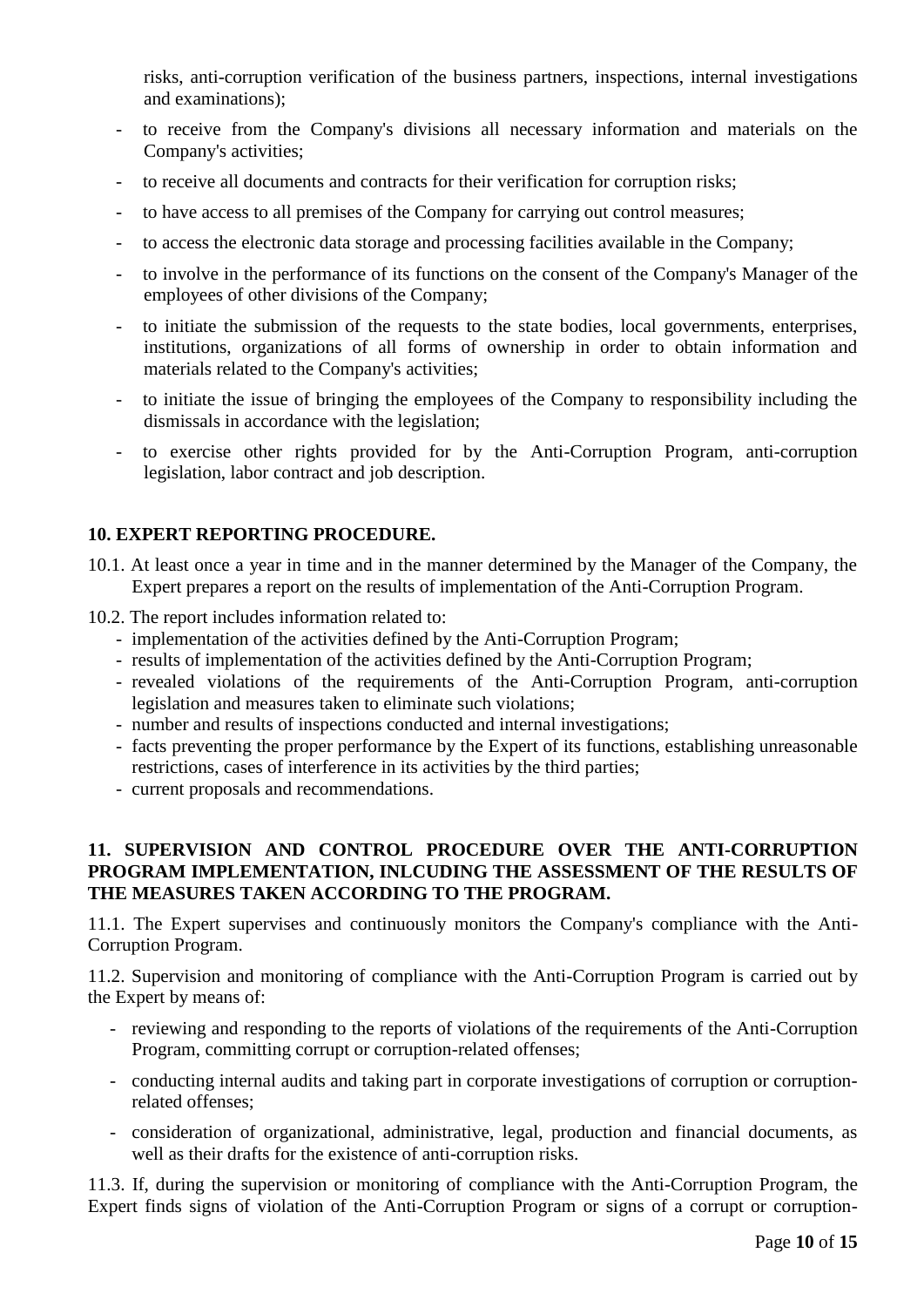related offense, it initiates to the Manager of the Company the issue of conducting an internal investigation.

## **12. CONFIDENTIALITY OF INFORMING THE EXPERT OF THE VIOLATIONS OF ANTI-CORRUPTION REQUIREMENTS.**

12.1. The employees of the Company are guaranteed confidentiality of their notices on the detected violations of the Anti-Corruption Program, corruption or corruption-related offenses.

12.2. The notices on detected violations of the Anti-Corruption Program, as well as incitement notices of the employees of the Company to commit corrupt or corruption-related offenses can be directed as follows:

- personally to the Expert at face-to-face meeting;

- to the e-mail of the Expert;

- via the Hot line.

12.3. To use the Hot Line, the following information transfer channels are organized:

- telephone: 0-800-60-0777 and + 380-44-224-7232;

- e-mail: trustline@scm.com.ua;

- a box for receiving written messages, installed in the Company's office.

12.4. The notices of the employees of the Company on detection of signs of corruption or corruption-related offenses can be anonymous.

An anonymous notice on the detection of signs of corruption or corruption-related offenses can only be considered if it specifies information that relates to a particular employee of the Company or the Company's business partners and contains actual data that can be verified.

12.5. Verification of the information stated in the notice is carried out by the Expert or its subordinate employee, and if the notice concerns the actions of the Expert itself, by the employee identified by the Company's manager.

12.6. If there is evidence of corruption or corruption-related offenses, the Expert will send relevant information to the person responsible for distributing information on violations using the Hot Line (router) for its registration and further response.

12.7. Any data that allows to identify a person who informed the Expert of the facts of incitement to commit a corruption or corruption-related offense or about the detection of signs of violation of the Anti-Corruption Program requirements, the execution of corrupt or corruption-related offenses by the employees or others, are classified as confidential and protected in accordance with legislation.

The Expert and the persons involved by it for verification are prohibited from disclosing confidential information.

#### **13. PROTECTION PROCEDURES FOR THE EMPLOYEES WHO INFORMED OF THE CORRUPTION OR CORRUPTION-RELATED VIOLATIONS.**

13.1. The Manager of the Company and the Expert within the limits of their powers provide the conditions for the protection of the persons assisting the prevention, detection and counteraction of corruption in the Company.

13.2. Information about the employee who reported signs of violation of the requirements of the Anti-Corruption Program, the identification of signs of corruption or corruption-related offenses (hereinafter referred to as the denouncer), cannot be disclosed, except in cases established by legislation.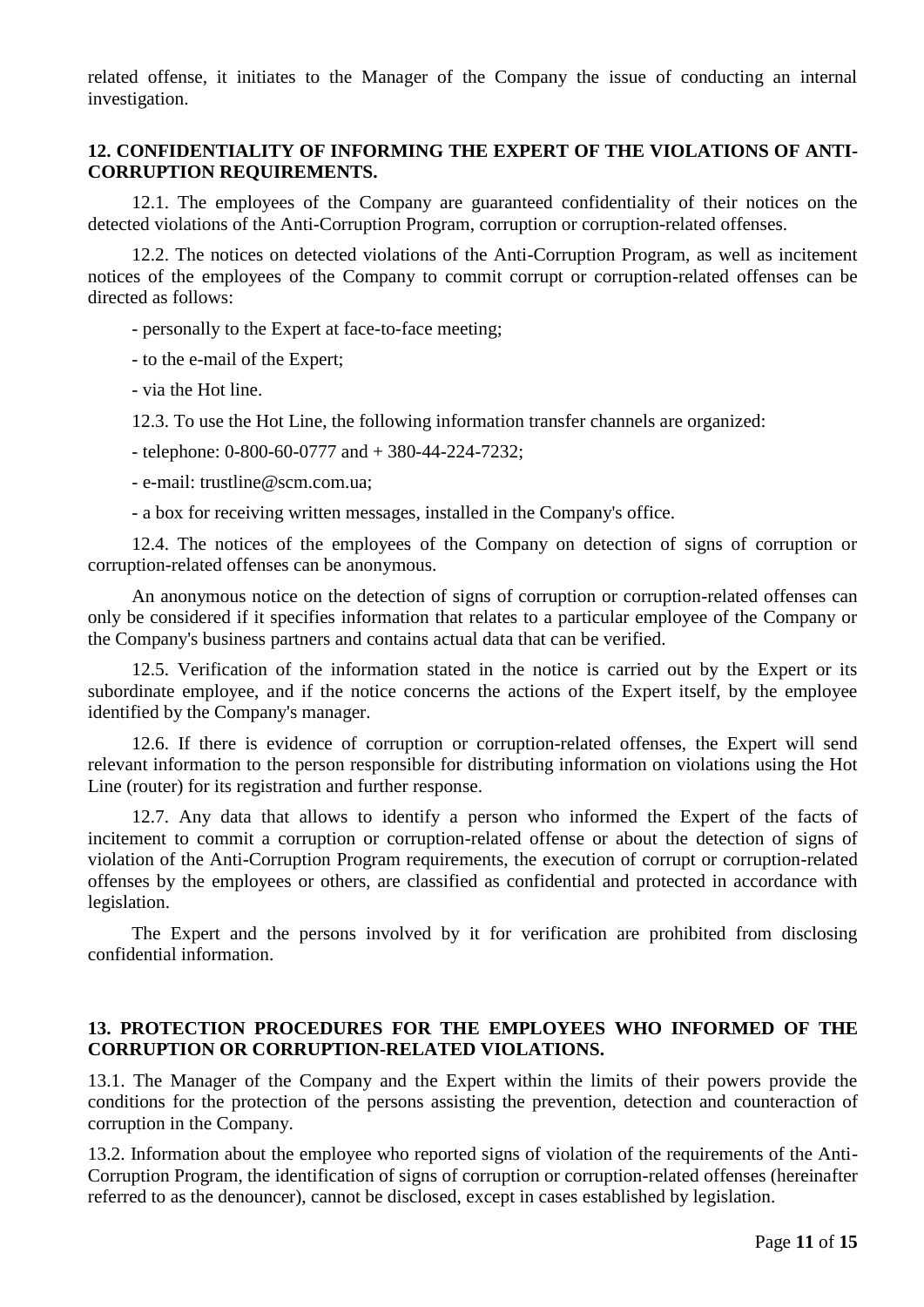13.3. The denouncer cannot be released or forced to be dismissed, brought to disciplinary responsibility or subjected to management by other negative measures of influence (translation, certification, change of working conditions, refusal to appoint to the highest office, reduction of wages, etc.) or threat such measures of influence in connection with informing them of the violation of the requirements of anti-corruption legislation and/or the requirements of the Anti-Corruption Program.

13.4. In case of the disclosure of confidential information about the denouncer, the Manager of the Company, the Expert, upon the application of such an employee or on its own initiative, must immediately take all measures to avoid the occurrence of negative consequences for the denouncer associated with such disclosure.

13.5. The measures to protect the denouncer are determined by the Manager of the Company together with the Expert and are implemented provided that the written consent of the employee is obtained.

## **14. SETTLEMENT OF CONFLICTS OF INTEREST IN THE ACTIVITY OF THE COMPANY'S EMPLOYEES.**

14.1. The employees of the Company are obliged not later than the next working day from the date they learned of their potential or actual conflict of interest to notify the Expert about it, and not to take any actions or make decisions related to conflict of interest.

14.2. Settlement of conflicts of interest is carried out in accordance with the Procedure "On Identification and settlement of conflict of interests" of LEMTRANS, LLC, approved by the order of the General Manager on 09.02.2017 No. 17-OB.

14.3. If the employee has doubts about the presence of conflict of interest, it must seek an explanation to the Expert.

## **15. PROCEDURE FOR THE EXPLANATIONS AND CONSULTIONS TO BE PROVIDED BY THE EXPERT.**

15.1. In case of the questions related to the interpretation of certain provisions of the Anti-Corruption Program, the manager, employees of the Company may apply to the Expert for an oral or written explanation.

15.2. The Expert shall provide an explanation either orally or in writing no later than 10 working days from the date of receipt of the request.

15.3. If during clarification the Expert detects signs of violation of the Anti-Corruption Program or signs of a corruption or corruption-related offense, it initiates to the Manager of the Company the issue of conducting an internal investigation to verify the information and facts obtained.

## **16. ADVANCED PROFESSIONAL TRAINING OF THE EMPLOYEES IN THE FIELD OF PREVENTION AND DETECTION OF CORRUPTION IN THE COMPANY.**

16.1. The Company's employees are trained in the field of prevention and detection of corruption in order to obtain basic knowledge on anti-corruption legislation, increase the level of compliance with the requirements of the Anti-Corruption Program, create an anti-corruption culture and intolerance of corruption in the Company.

16.2. Subjects and the form of the events (seminars, lectures, trainings, etc.) for professional development are determined by the Expert.

# **17. DISCIPLINARY ACTIONS APPLIED TO THE EMPLOYEES VIOLATING THE REQUIREMENTS OF ANTI-CORRUPTION PROGRAM.**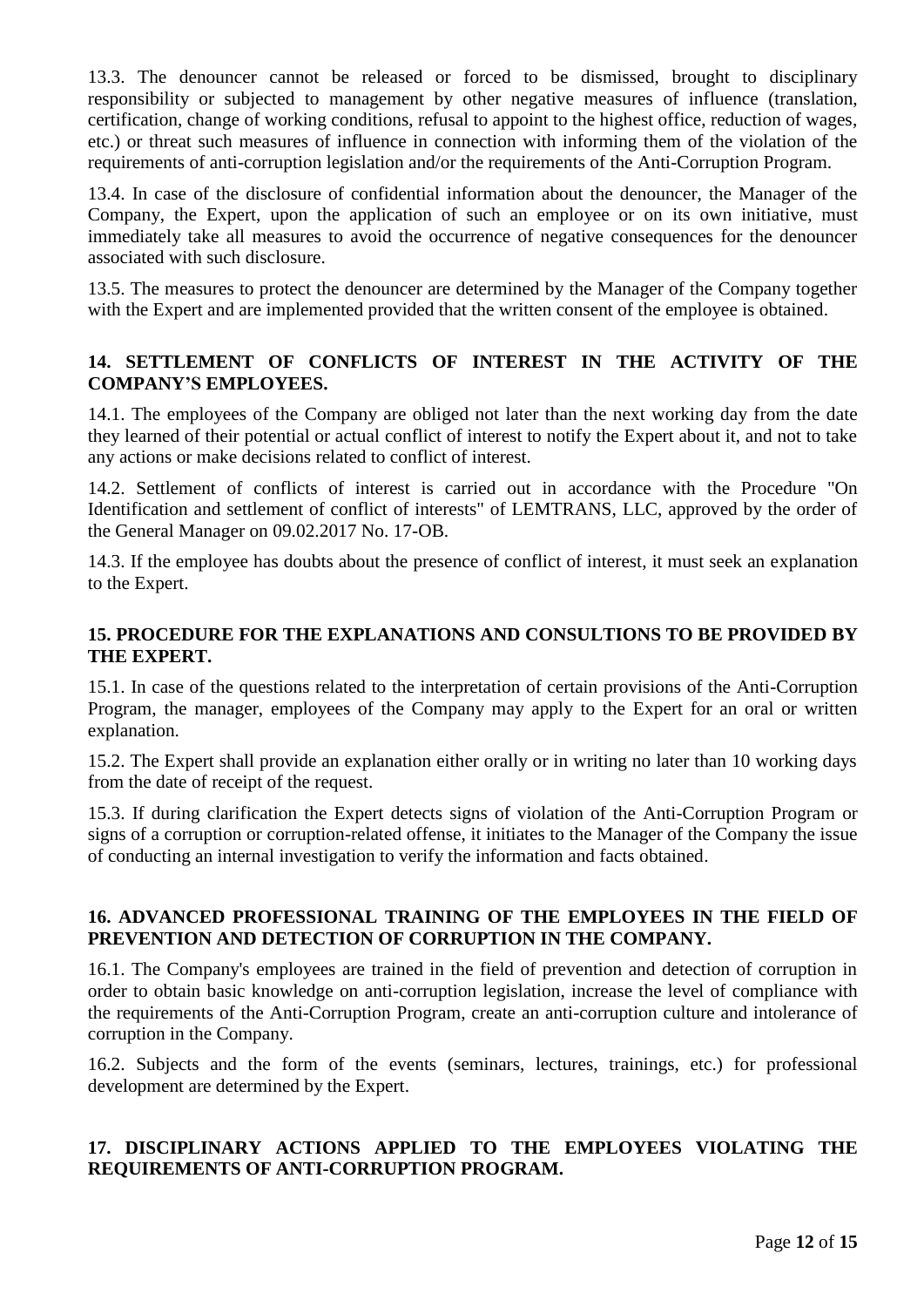17.1. If case of the information of the signs of violation of the Anti-Corruption Program requirements by the employees, an audit or corporate investigation is conducted to confirm or deny information of a probable violation.

17.2. If there are sufficient grounds according to the results of an internal investigation, the Manager of the Company applies disciplinary sanctions in accordance with the legislation and (or) transfers the data collected to law enforcement agencies for further investigation.

## **18. CHANGES TO THE ANTI-CORRUPTION PROGRAM.**

18.1. In case of the changes made to the anti-corruption legislation and (or) detection of the other reasonable grounds, the content of the Anti-Corruption Program may be revised.

18.2. The changes to the Anti-Corruption Program may be initiated by the Expert, as well as the Manager and the employees of the Company.

18.3. The offers related to the change to be made to the Anti-Corruption Program are submitted to the Expert, who examines and systemizes them. The changes in the Anti-Corruption Program cannot set standards and requirements lower than those stipulated by the current anti-corruption legislation.

## **19. DOCUMENT HISTORY.**

19.1. Since the approval of this Anti-Corruption Program, the anti-corruption policy of LEMTRANS, LLC, approved by the General Manager of the Company in 2015 becomes invalid.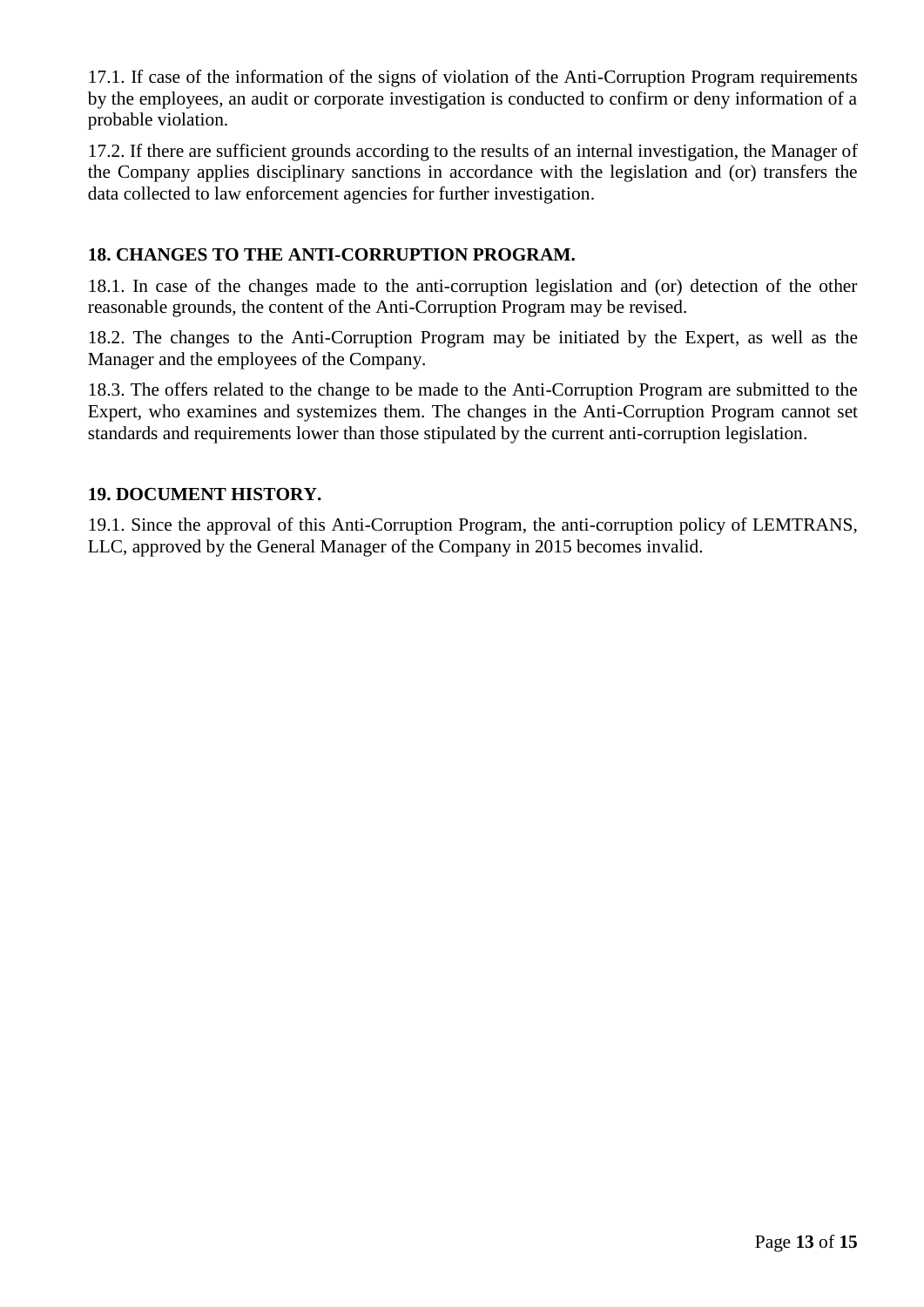## **Anti-Corruption note for the employees of LEMTRANS, LLC**

*In its internal activities as well as in legal relations with business partners, LEMTRANS, LLC (the Company) follows the principle of "zero tolerance" to any manifestations of corruption and takes all measures provided by legislation for the prevention, detection and counteraction of corruption and related activities.*

#### The employees of LEMTRANS, LLC are prohibited:

- to use their official powers or their position and related opportunities to obtain undue benefits to themselves or others;

- to use any property of the Company or its assets for private interests;

- to demand or receive any tangible or intangible benefit (for oneself or for close people) in connection with the exercise of their official duties, not provided for by labor or other contracts concluded between them and the Company;

- to organize, mediate or personally perform any cash/non-cash transactions or settlements with the Company's business partners if such transactions or settlements are not provided for by the current legislation;

- to influence, directly or indirectly, on the decision of the Company's employees to obtain any material or non-material benefit for themselves or close people not specified by the labor or other contracts concluded between them and the Company;

- to perform any actions that directly or indirectly incite other employees, the Company's manager to violate the requirements of the Anti-Corruption Program or other anti-corruption legislation.

#### The Employees of LEMTRANS, LLC are obliged:

- to comply with the relevant requirements of the Anti-Corruption Program and related internal documents, as well as to ensure the implementation of the Anti-Corruption Program;

- immediately to inform the Anti-Corruption Expert about the cases of violation of the requirements of the Anti-Corruption Program;

- promptly to inform, in the manner defined by the Anti-Corruption Program, of the occurrence of a real or potential conflict of interest;

- to refrain from behavior that can be regarded as willingness to commit a corruption-related offense related to the Company's activities;

- not to commit or participate in the commission of corruption offenses related to the Company's activities.

#### The employees of LEMTRANS, LLC are entitled:

- to submit offers for the improvement of the Anti-Corruption Program;

- to apply to the Anti-Corruption Expert for consultations on implementation of the Anti-Corruption Program and explanations regarding its content;

- on confidentiality of their notices directed to the Hot line or to the Anti-Corruption Expert;

- objective and impartial internal investigation to confirm or deny information about a possible violation of the Anti-Corruption Program, corruption or corruption-related offense.

#### **A person guilty in violation of the Anti-Corruption legislation is brought to ADMINISTRATIVE and CRIMINAL responsibility.**

Read and understood